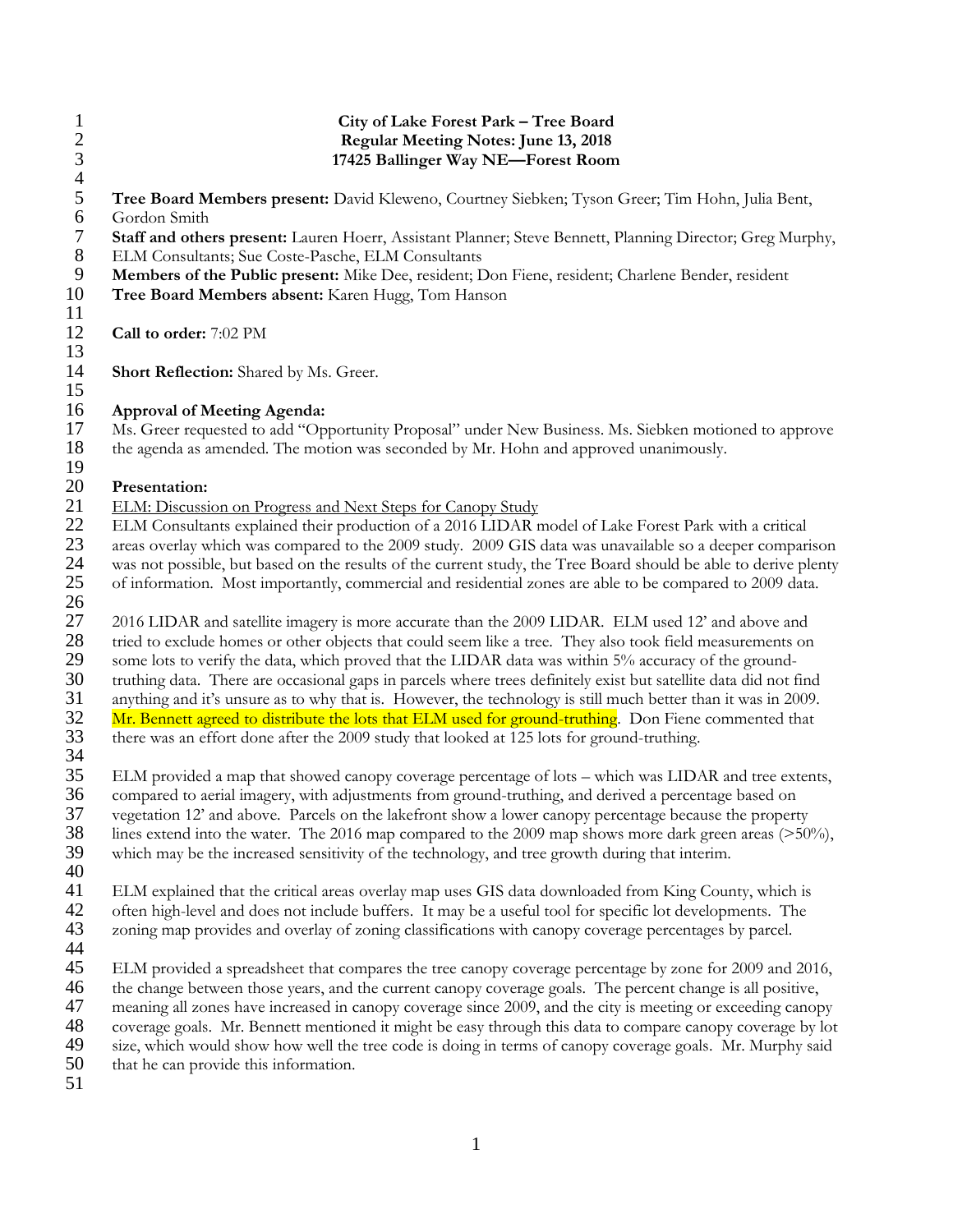- 1 ELM clarified that the technology does not exist to measure canopy volume or density, only canopy area.<br>2 Understanding this metric could potentially change the recommended replacement planting list. The city
- 2 Understanding this metric could potentially change the recommended replacement planting list. The city may<br>3 be able to provide a comparison of ELM's GIS data against future studies.
- be able to provide a comparison of ELM's GIS data against future studies.
- $\frac{4}{5}$ 5 ELM clarified that the study could not distinguish between deciduous and evergreen trees. ELM will provide<br>6 a new document with the revised methodologies (12' rather than 20') and a list of tasks not completed. They 6 a new document with the revised methodologies (12' rather than 20') and a list of tasks not completed. They will also provide the requested spreadsheets to Mr. Bennett for canopy coverage by lot size comparisons.

### 8<br>9 9 **Approval of Meeting Minutes:**

- May 2<sup>nd</sup>
- 11 Ms. Greer said that Ridgecrest Teacher Liz Whitney and the 5<sup>th</sup> graders should be noted. Mr. Hohn motioned<br>12 to approve the minutes as amended. The motion was seconded by Ms. Bent and approved unanimously. to approve the minutes as amended. The motion was seconded by Ms. Bent and approved unanimously.
- 13

#### 14 **Public Comment:**

- 15 Mike Dee<br>16 Mr. Dee m
- Mr. Dee mentioned his concerns regarding the Crane property's nest removal without tree removal approval
- 17 permit. He noted that subdivisions short plats tree tract must equal 15% canopy coverage, but seems like it<br>18 should be more. Mr. Dee asked if the city arborist is able to change canopy coverage goals. He noted that
- 18 should be more. Mr. Dee asked if the city arborist is able to change canopy coverage goals. He noted that<br>19 Accela software should make it easier for citizens to access permits, but until it is working fully he encoura
- 19 Accela software should make it easier for citizens to access permits, but until it is working fully he encourages<br>20 city to post all permits. He believes that the tree ordinance seems weak now. He said that other citie
- 20 city to post all permits. He believes that the tree ordinance seems weak now. He said that other cities are<br>21 working on tree ordinances and strategies that make LFP seem average.
- working on tree ordinances and strategies that make LFP seem average. 22

# 23 **Next meeting:**

The next regular meeting on Wednesday July 4, 2018 was rescheduled for July 11<sup>th</sup> due to the holiday. 25

### 26 **Communication:**

- 27 Follow-up from Council Presentation<br>28 There were no major work plan chang
- 28 There were no major work plan changes discussed at the presentation or brought up afterward from<br>29 Councilmembers, so the Board will continue with the work plan as presented. Ms. Hoerr clarified that
- 29 Councilmembers, so the Board will continue with the work plan as presented. Ms. Hoerr clarified that formal 30 Council approval of the work plan is not needed. Council approval of the work plan is not needed.
- 31
- 
- 32 Follow-up on Action Items<br>33 Ms. Bent reported that NUI 33 Ms. Bent reported that NUD will discuss the possibility of notifying sewer customers of tree regulations at their Monday meeting. NUD did not think it would be possible to do an LFP specific message. their Monday meeting. NUD did not think it would be possible to do an LFP specific message.
- 35

36 Mr. Hohn noted that he spoke to some tree contractors who were removing trees and did not believe it was up to them to be aware of permits, instead that it was only up to the homeowner. Ms. Hoerr believes it is

- 37 up to them to be aware of permits, instead that it was only up to the homeowner. Ms. Hoerr believes it is<br>38 opossible in the future to make sure tree contractors re-sign the Tree Preservation Acknowledgement Form
- 38 possible in the future to make sure tree contractors re-sign the Tree Preservation Acknowledgement Form 39 each time they renew their annual business license. Ms. Hoerr said she would discuss this possibility with the 40 City staff in charge of licensing.
- City staff in charge of licensing.

### $\frac{41}{42}$

- **Old Business:**
- 43 Tree Planting/Maintenance at 178<sup>th</sup> St City Entrance Sign 44 Ms. Hoerr explained that a large portion of that intersection
- 44 Ms. Hoerr explained that a large portion of that intersection belongs to Shoreline, so it would require some<br>45 cooperation of governments in terms of permitting and future maintenance. Mr. Zenk, head of public worl
- 45 cooperation of governments in terms of permitting and future maintenance. Mr. Zenk, head of public works,<br>46 wanted to remind the board to keep sight distances in mind and make sure the design is within code. Ms.
- wanted to remind the board to keep sight distances in mind and make sure the design is within code. Ms.
- 47 Bent agreed to look at the sight distance code. Mr. Hohn agreed to check with Shoreline.
- 48<br>49
- 49 Educational Insert into Sewer Packet  $50$  The city would like  $1/3$  of a page for The city would like 1/3 of a page for the insert. Ms. Greer volunteered to write something for it.
- 51 52